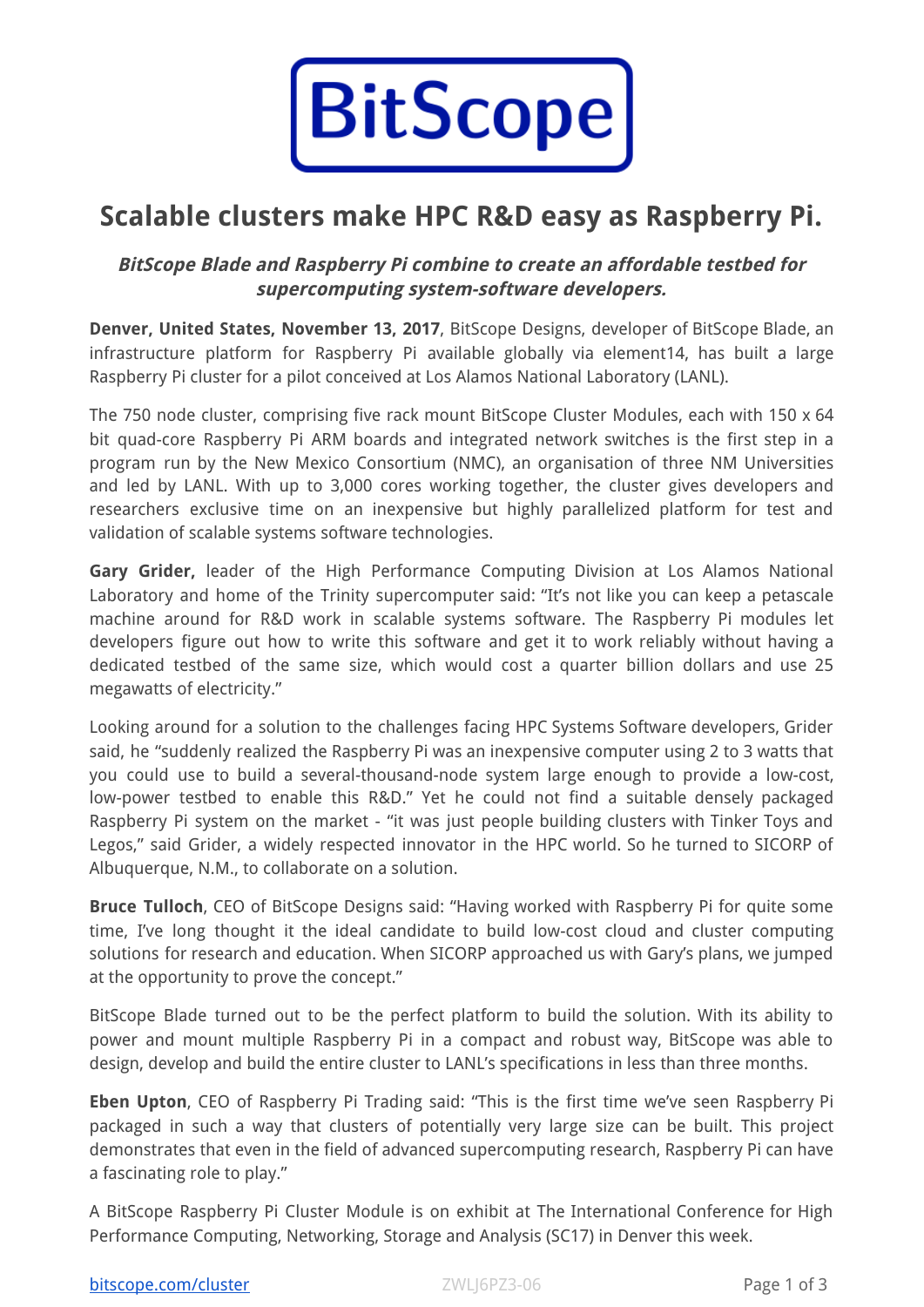### **About BitScope Designs** [\(bitscope.com](http://bitscope.com/))

BitScope Designs builds embedded test, measurement and data acquisition solutions and low cost physical computing systems for education, research and industry. Developed in Australia with local and Chinese manufacture, BitScope products have been sold worldwide since the company was founded in 1998.

# **About the Raspberry Pi Foundation** [\(raspberrypi.org\)](https://www.raspberrypi.org/)

The Raspberry Pi Foundation is a UK-based charity that works to put the power of digital making into the hands of people all over the world. The Foundation provides low-cost, highperformance computers that people use to learn, solve problems and have fun. The Foundation also provides outreach and education to help more people access computing and digital making. The Foundation develops free resources to help people learn about computing and how to make things with computers, and train educators who can guide other people to learn.

### **About Los Alamos National Laboratory** ([www.lanl.gov](http://www.lanl.gov/))

Los Alamos National Laboratory, a multidisciplinary research institution engaged in strategic science on behalf of national security, is operated by Los Alamos National Security, LLC, a team composed of Bechtel National, the University of California, BWX Technologies, Inc. and URS Corporation for the Department of Energy's National Nuclear Security Administration. Los Alamos enhances national security by ensuring the safety and reliability of the U.S. nuclear stockpile, developing technologies to reduce threats from weapons of mass destruction, and solving problems related to energy, environment, infrastructure, health and global security concerns.

#### **About SICORP** [\(sicorp.com](https://www.sicorp.com/))

Based in Albuquerque, SICORP is a leading IT systems integrator and IT services provider, with 20 years' experience serving government scientific research laboratories, civilian agencies and commercial customers. SICORP has particularly strong experience in high performance computing (HPC), high performance parallel file systems and high performance networking. BitScope Cluster Modules will be available for purchase via SICORP.

#### **About element14** [\(uk.farnell.com/bitscope-blade\)](http://uk.farnell.com/bitscope-blade)

element14 is part of the Premier Farnell group of businesses, a global technology leader with over 80 years in the high service distribution of technology products and solutions for electronic system design, production, maintenance and repair. The BitScope Blade, Test and Measurement product range is available via Farnell element14 in Europe, Newark element14 in North America and element14 in Asia.

#### **BitScope Contacts** [\(sales@bitscope.com](mailto:sales@bitscope.com), +61 2 9436 2955)**:**

- **Bruce Tulloch** ([bitscope.com/bruce](http://www.bitscope.com/bruce/)), CEO, BitScope Designs
- **Martin Fogarty** ([martin@bitscope.com](mailto:martin@bitscope.com)), Business Development, BitScope

# **For More Information:**

- **● [bitscope.com/cluster](http://bitscope.com/cluster)** (BitScope Cluster Website)
- **● [bitscope.com/cluster/bitscope-cluster-module-ZWLJ6PZ3.jpg](http://bitscope.com/cluster/bitscope-cluster-module-ZWLJ6PZ3.jpg)** (Reference Image)
- **[bitscope.com/cluster/bitscope-cluster-sc17-flyer-online-NPKTPRF3.pdf](http://bitscope.com/cluster/bitscope-cluster-sc17-flyer-online-NPKTPRF3.pdf)** (SC17 Flyer)